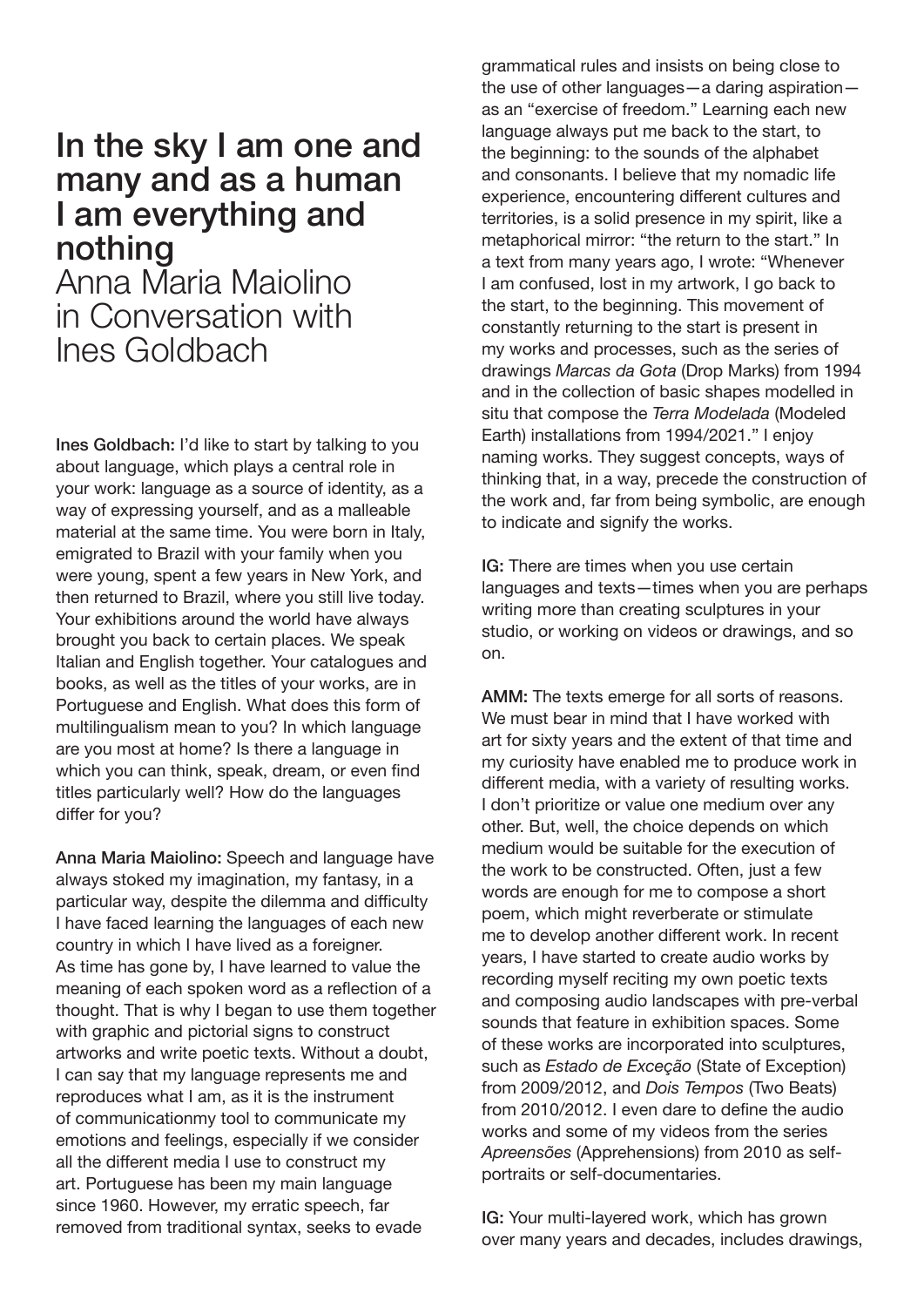photographs, videos, performances, texts, installations, sculptures, and so on. For your exhibition here in Basel, we will display excerpts of texts and poems in the center, alongside films, photographs, and performance documentation, because I believe they contain everything that is in your work. Your clay sculptures, for example, take the form of a thought, a word, a pause, or a phrase. Is this impression true?

AMM: It's true, to construct my work I have used various media, and I tend to say that my work is developed in continuous spiral movements, now moving outward, now moving inward to the central points of interest that nourish the work, such as aspects of everyday life, nature, matter, earth, the body, sounds, concepts, the transcendental, the infinite, and the part. Works emerge that suggest digestion, defecation, the inside and the outside, and the political, all of which is also manifested by the body. One clear example of my sociopolitical works is the photographic series *Fotopoemação* (Photopoemation) from the 1970s, and the performance *Entrevidas* (Between Lives) from 1981. These works present metaphors based on experiences, and underline the possibility of a reality consisting of ideas through the use of a body of senses connected by a variety of techniques. A web of meanings is thus formed, creating multiple alphabets of language.

IG: You were born in southern Italy and, after emigrating to Brazil, you returned to Italy much later, in the 1960s, for an exhibition. In the 1960s there was a vibrant artistic moment in Italy: Arte Povera. Artists who were active under this umbrella term included Jannis Kounellis, Marisa and Mario Merz, Giovanni Anselmo, and many more. It was only in Rome that someone like Kounellis, who came from Greece, could find his language of choice (Italian) and develop his first works from there.

Was there never an attraction or a desire for you to return to Italy, especially in this creative environment? Your work would certainly have been an important source of inspiration here. Especially in the 1960s and 1970s, when Brazil was suffering under military dictatorship, and freedom of speech and simply being free were both particularly difficult. Why did you prefer to stay there?

AMM: I was born in Calabria in 1942. Unfortunately, I am a daughter of the war and of fascism. I was the youngest of ten children in a big, noisy family, typical of southern Italy. My parents were learned people from other times, who had benefited from a great humanist education and valued knowledge and art highly. My father was born in the late 1800s and my mother in the early 1900s. In 1948 the family moved to Bari, in the Puglie region, so that my elder brothers could go to university. I remember my childhood and the post-war years before emigrating to Caracas, Venezuela, in 1954. The first twelve years of my life in the south of Italy were certainly fundamental to my development as a person and an artist. I would even say that most of my work results from reminiscing about the cultures of those lands, such as the preparation of food, working in the fields, the harvests, the singing and music, the rocky landscape with its caves, the bright blue sky and sea, split by the horizon. I say that my most primitive reactions and my character are Calabrian, but that I am far from knowledgeable about Italian art. I have lived most of my life far from my country of birth. After emigrating, I did not return to Italy until 2010, when I started to participate in collective exhibitions. I have always stayed there for just a few days at a time and have never had the chance to travel as a tourist, so I still don't know that country. Finally, 2010 was also the year that I had my first exhibition with the gallery I work with, Raffaella Cortese. A few years later I started to work with the Hauser & Wirth gallery, which has its main headquarters in Switzerland. Then, in 2018. I had the privilege of assembling a retrospective exhibition, *O amor se faz revolucionário*, at PAC in Milan, curated by Diego Sileo. I have since returned numerous times, always for work, and always for just a few days at a time. Without a doubt, it was my art that reconciled me with my motherland, although I feel torn for having been so far away for so long.

The São Paulo Art Biennial is an important institution for the whole of Latin America. It afforded me the opportunity to see all kinds of art from around the world and from Italy. This was how I became familiar with the works of important Italian artists of the 1960s. From 1964 to 1981, Brazil was going through dark times under military dictatorship. Despite the censorship, I—like many artists—was able to work and resist. Today, our means of communication have made all countries neighbors, and the COVID-19 pandemic has currently equalized everyone under the threat of death. It concerns me to see the rise of far-right politics spreading around the world. Right now, Brazil is one example of this.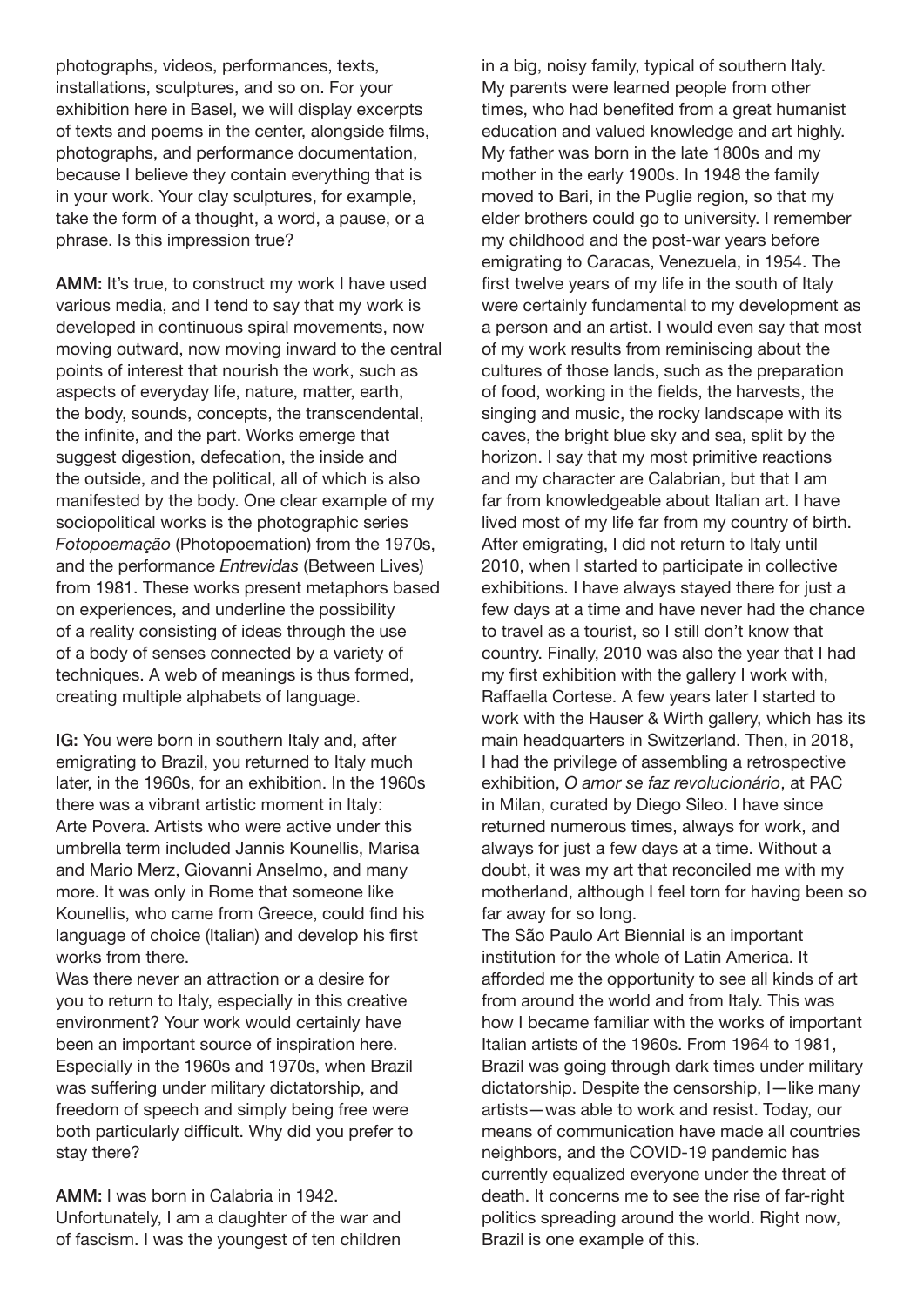However, my art owes a lot to my shared experiences with Brazilian artists. I think that Brazilian modern art is very strong and relevant, and the contemporary art there is extremely vibrant in its experimentation. My assimilation into Brazil has been a long process, but I can say that working with art has been a curative process for me in many respects. I arrived in Brazil at the age of eighteen, with the heavy and painful baggage of an immigrant. I cherish my strong ties with this country that welcomed me, where my two children were born, and where I built my home.

IG: You just mentioned the situation in Brazil under the military dictatorship from 1964 to 1981. I can imagine that for someone like you, being an artist, a female artist, an immigrant, a woman, and a mother, the situation was not at all easy. Did you never think of leaving? Or, to ask this question in a different way: What made you stay, besides family reasons? Was there an inspiring context, some fellow artists, or friends that provided this kind of exchange despite the political situation?

AMM: In 1968, my then husband, Rubens Gerchman, was awarded a grant and we decided to move to New York where he could use it. The grant allowed us to leave Brazil during a difficult period of military dictatorship, where the threat of repression and censorship loomed over us. It could be said that we exiled ourselves. Rubens and I were entirely unknown artists to the art world and the New York art market. There was nothing strange about that: as well as being new arrivals, we were Latin American, which back then meant the same as being nothing. We did not matter at all to American and European art circles. In a text from 1997, I wrote: "I decided to assume all the possible destinies towards which I had been traced, without leaving anything out. Being an artist and a woman has been part of one and the same repertoire since the start." I also felt a duty to address political and social issues. Indeed, the feeling of duty has heavily guided some aspects of my life. I was still very young when I had to take a stance on reality, to strike a balance between my obligations as a woman and a mother and my desire to create art and discover who I was.

Spending almost three years in New York left a permanent mark on me. However, it was hard for me to not be able to participate in the cultural life of the city with two small children and other difficulties exacerbated by everyday life and financial hardship. This situation led to the

breakdown of my marriage, and in 1971 I returned to Rio de Janeiro with the children, separated from Rubens. Shortly after, we divorced. Back in Rio de Janeiro I had to start over from square one. The dictatorship was at its worst point. I felt impotent in the face of that repression and the thought of leaving Brazil with two children became impossible. I urgently needed to find a way of earning a livelihood. Nevertheless, I put my energy into building my oeuvre. Despite the difficulties I had encountered upon returning to Brazil, this was one of the most prolific periods of my artistic career. It was a time of great experimentation, especially with drawing and the so-called new media: Super-8 film and performance.

IG: Your artworks are also instruments of communication for your emotions and feelings, especially regarding the different media with which you construct your art. Do you work with different media at different times, or in parallel at the same time, depending on the topic, or as I previously mentioned, your emotions? Has your artistic approach changed, or perhaps the way you work in general now in times of crisis?

AMM: Ever since I left my country of birth, my heart has become one of a nomad, always ready to set up camp in any hospitable land. This is a good metaphor to explain my craving for freedom and my diverse oeuvre. Indeed, the choice of medium to be used for each work depends on my emotions and feelings. At the moment, in this global humanitarian crisis, it is difficult for my aggrieved and saddened heart to nurture my emotions and cite any preferences. However, as an artist, I have the self-conscience that I need in this crisis to find ways to create works that might interpret my feelings in the face of the serious issues that Brazil and the world must tackle.

IG: Within the whole exhibition layout here in Basel we are going to show videos and performances from the 1960s and 1970s as well as more recent works such as *Eu sou Eu*, which you presented at documenta 13 in Kassel. Reflecting on what you mentioned about Brazil and the dictatorship in the 1970s and 1980s, I was wondering how it was possible to work with performers and realize these performances in public space, as well as to produce them and show them within the country afterward? And as a follow-up question, at that time, it was generally quite early to be working with video and doing performances, too.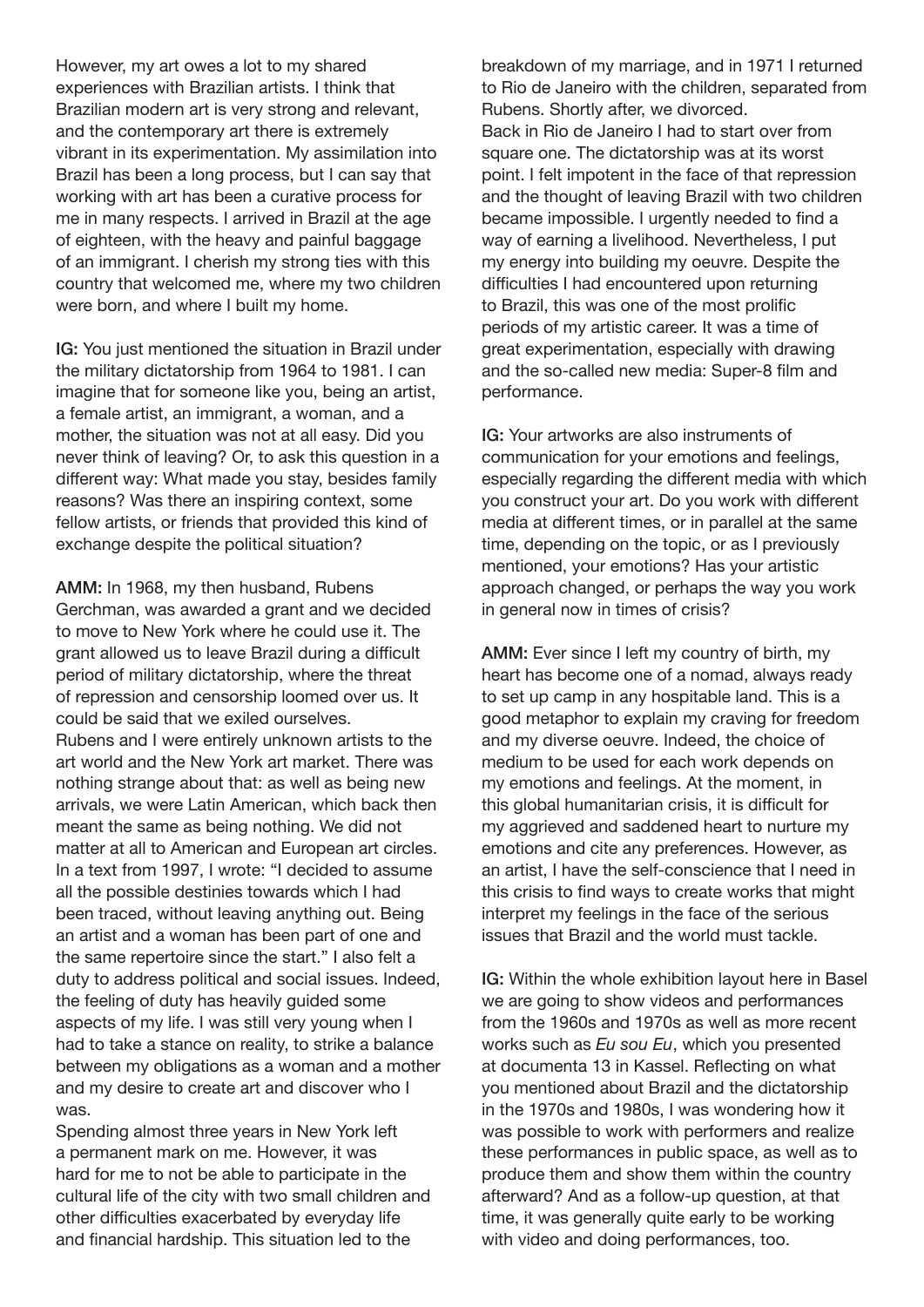Was it difficult to acquire all this know-how during this time, to find other performers to participate in them, as well as the possibility of showing them and starting a conversation with them? Most of them are quite strong statements regarding the political situation in Brazil and the role women play within that context.

AMM: Art, like every discipline, is selective and very rarely reaches the entire general public. An artist's work bears multiple readings and there is always ambiguity in how it is perceived by observers, since when regarding an artwork each individual will appreciate it through the lens of their own intellectual, artistic, and political experience. In most cases, this experience does not coincide with the premises of the artist who created the work.

We must bear in mind that, in the 1970s, the arts were renowned around the world for groups of artists who carried out profound renovations of languages through video, photography, and performance. A key role was undoubtedly played by female artists in particular, who also created artworks with political undertones, expressing resistance and challenging the establishment. Visual artists during the military dictatorship in Brazil (1964 to 1981) produced works that used metaphors to avoid direct, explicit political pamphleteering. We found ways to sidestep the censorship, motivated by the drive to resist it. However, these agencies of repression gave surprisingly little importance to certain artworks, such as my installation *Arroz & Feijão* (Rice and Beans) from 1979, and *Entrevidas* (Between Lives) from 1981. Both of these works are heavily charged with social and political meaning. Fortunately, I don't think the national security law, the dictatorship's bible, considered artists and their works as dangerous. After all, at that time, access to museums was limited. I believe that the agencies of repression failed to understand the subtleties of the metaphors used in these works. I also think the poetic and metaphorical creative process is not written in the military codes and, therefore, visual artists enjoyed a relative degree of freedom, despite the fear. This was quite different to what happened to actors and composers of popular music who directly and verbally expressed resistance and a rejection of the government in power, and were heavily censured as a result. From the 1980s onward, in the wake of the dictatorship, efforts were made to raise the profile of museums and large numbers of people visited exhibitions. Consequently, even contemporary

art productions enjoyed greater exposure to and understanding by the public. However, over the past two years, a growing number of Brazilians, especially intellectuals and artists, are concerned about the increasing dismantling of education, culture, and art by the government.

IG: Many of your videos, photographs, sculptures, and texts reflect this period of trauma, of living in a dictatorship and its latent violence toward human beings and especially women. There is one thought that I have had during these months of the crisis, where I keep asking myself if the pandemic will really change our perception of what we see. Here in Europe, for example, and especially in Switzerland, most of us have never had the experience of being locked up before, of being forced to stay at home, being isolated, and so on. Perhaps this crisis will now usher in a kind of empathetic experience that helps us to read many things differently from our current perspective, including, perhaps, your performances, texts, and artworks. Do you think this could happen?

AMM: History repeats itself. However, we need to make the right choices in the present that can point us toward a more humane future, away from violence and barbarity. Nature repeats itself in diseases, in natural disasters. It just is, it exists. Humans have not learned how to behave adequately with different natures, both their own and that of their surroundings. We are certainly in times of profound change. The COVID-19 virus is constantly mutating into new variants. The earth has also become a mutant in its geographic and climatic configurations. Only humans remain fossilized in their prevalent conformism and beliefs of profits and progress at any cost. Humans are responsible for the misery spread around the world and the violence committed by humans against other humans. Finally, as artists, we are left to take responsibility for the truth of the creative act as political action. I believe we urgently need to go back to the start and revitalize the overarching forces of sustenance, those immutable values in the natural dimension—water, air, fire, and earth—and retrieve the culture of nature, the naturalization of culture that enables, as Edgar Morim says, the foundation of a universal equilibrium.

IG: How is the situation for you now, despite the current crisis—do you have opportunities for exchange with other artists when needed?